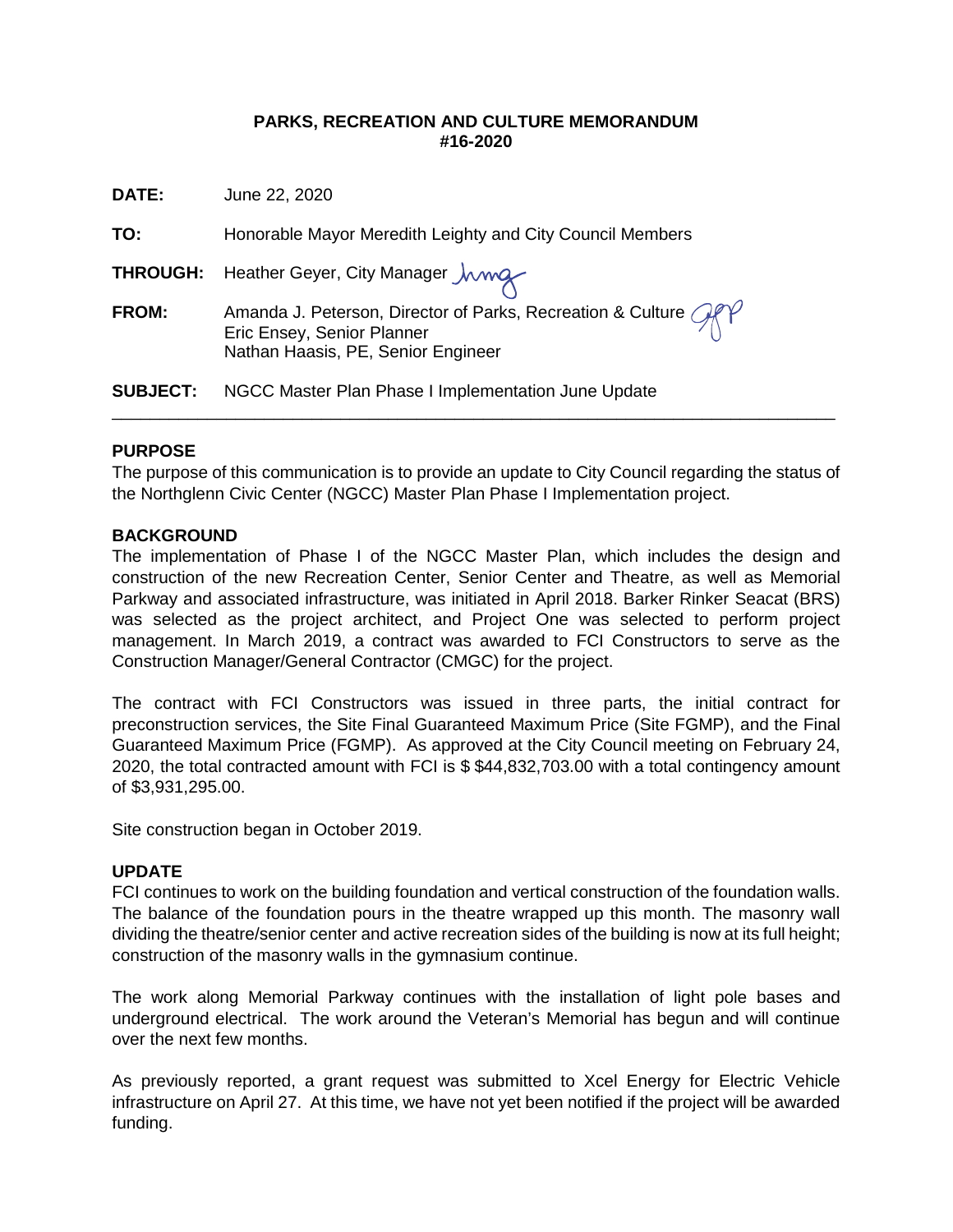NGCC Master Plan Phase I Implementation June Update June 22, 2020 Page 2 of 4

As discussed in the May update, FCI provided the city with notification that there would be project delays associated with the building permit and the doors, frames and hardware design detail. They originally requested that the substantial completion date be extended a total of 8.4 weeks (5.4 weeks associated with the building permit and 3 weeks with the door hardware), with a corresponding general conditions cost of \$251,076.84. City staff, Project One, and FCI worked through a negotiation process regarding the impacts of each of these identified delays. All parties agreed to extend the substantial completion date by a total of seven weeks, with a corresponding total additional general conditions cost of \$89,670.30. This brings date of substantial completion to October 6, 2021. The general conditions costs relative to this scheduled extension will be taken from the contractor's contingency, and will not impact the owner's contingency for the project. This, along with any other use of the contractor's contingency will be documented throughout the project, and will be reflected in the budget impact section of the July update.

### **NEXT STEPS**

There are several upcoming Furniture, Fixture and Equipment (FF&E) contracts that will be brought forward during the next few months.

The next significant FF&E contract that will be brought forward will be for furniture. BRS has begun to work with staff and the rest of the consultant team to identify the scope of services, select a vendor through an RFP process, and guide the scope of work once the vendor is on board. A series of workshops have been scheduled with staff to select furniture for the facility. This includes indoor and outdoor spaces, offices and public areas, specialty pieces for children's spaces or aquatic areas, and more. This work will guide the development of the RFP in the next few months.

Artist Mark Aeling continues to work with the team, and has begun the conceptual design process for the lobby sculpture. Mr. Aeling has been provided with the design documents, the time-lapse camera and the project schedule to help streamline the design process. Regular check-ins will occur with the artist and the rest of the project team to ensure the sculpture meets design and construction criteria. The initial design, including a scaled mock up, is anticipated to be presented to the Northglenn Arts and Humanities Foundation (NAHF) in early August. The members of the NAHF will continue to serve as the design committee for this sculptural element.

Key upcoming project milestones include:

Furniture Vendor RFP Process June 2020

### **BUDGET/TIME IMPLICATIONS**

At this time, there have been no significant impacts to the project schedule as a result of the COVID-19 Stay at Home order. Construction activities are specifically exempted under the order, and FCI is taking necessary precautions to monitor employees and contractors for symptoms, enforcing social distancing protocols, and conducting daily safety briefings. FCI has formally notified the city that there are variables outside of their control that may impact the project as the COVID-19 situation progresses, particularly if any of their key suppliers cease operations. FCI will notify the city when and if there are any specific, direct impacts to the project costs and/or schedule.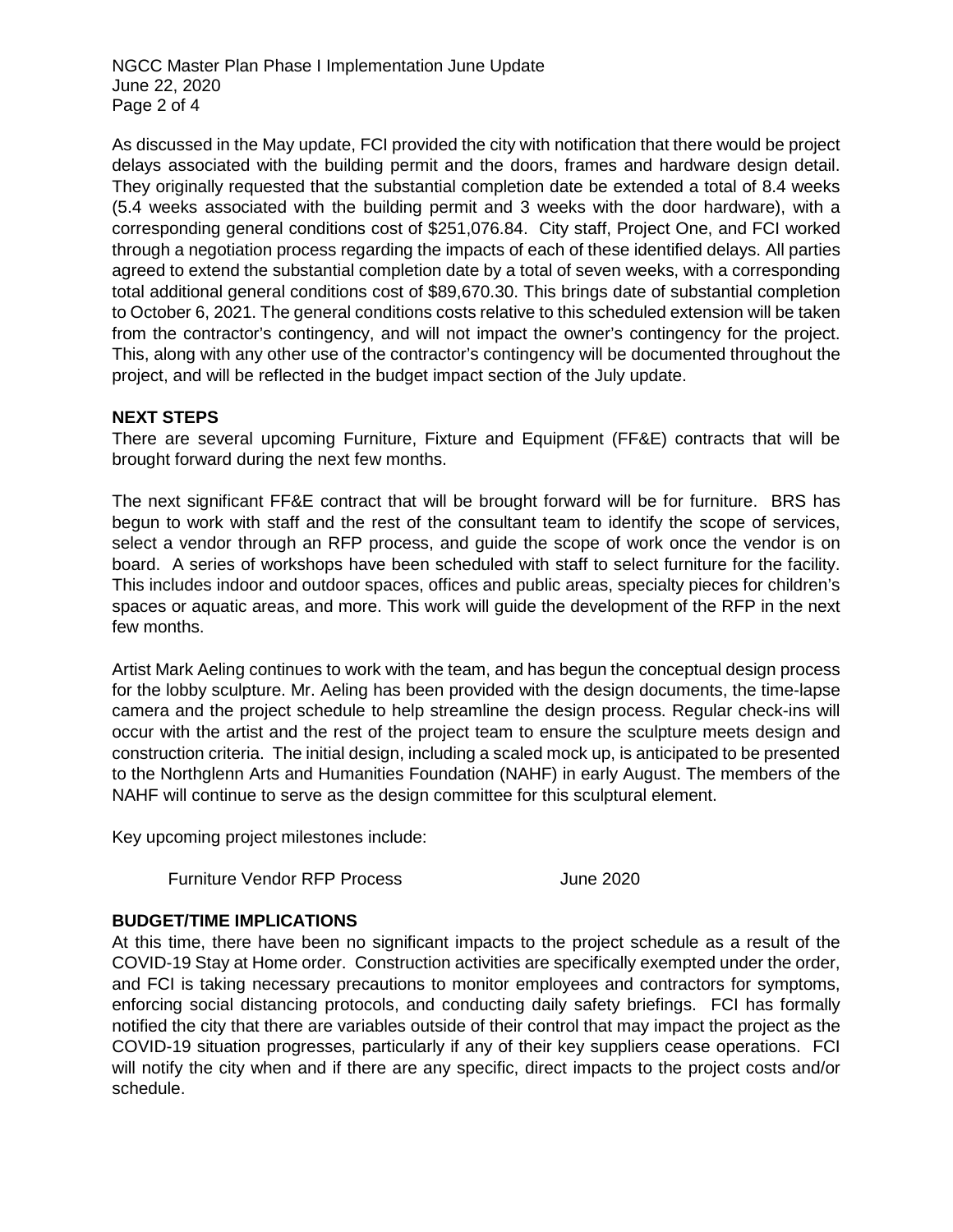There have been no changes to the overall project budget since the last project update:

| \$8.5M  |
|---------|
| \$1.5M  |
| \$32.5M |
| \$1M    |
| \$11M   |
| \$54.5M |
|         |

The following contracts/amendments have been entered into for this project as of the date of this project update and are accounted for within soft and hard construction costs:

| <b>Vendor</b>           | <b>Purpose</b>                                                         | <b>Date</b>       | <b>Amount</b>   |
|-------------------------|------------------------------------------------------------------------|-------------------|-----------------|
| Project One             | Project management services                                            | April 9, 2018     | \$881,980       |
| <b>BRS</b>              | Architecture and engineering services                                  | October 22, 2018  | \$3,675,866     |
| <b>Susan Stanton</b>    | P <sub>3</sub> Refinement                                              | January 11, 2019  | \$20,000        |
| <b>FCI Constructors</b> | <b>CMGC (Preconstruction Services)</b>                                 | March 11, 2019    | \$125,487       |
| Group 14, PBC           | <b>Building Commissioning</b>                                          | August 26, 2019   | \$73,319        |
| Playtime, LLC           | <b>Indoor Play Structure</b>                                           | September 9, 2019 | \$100,000       |
| <b>FCI Constructors</b> | Site Package and Building<br><b>Foundations FGMP</b>                   | October 14, 2019  | \$9,012,588     |
| Sport & Fitness         | <b>Fitness Equipment</b>                                               | January 27, 2020  | \$198,440.60    |
| <b>FCI Constructors</b> | <b>Building Package FGMP</b>                                           | February 24, 2020 | \$34,748,928    |
| VTI                     | Security / Access Control                                              | April 27, 2020    | \$409,887       |
|                         | <b>Total Budget Authorized</b>                                         |                   | \$49,246,495.60 |
|                         | <b>Remaining Project Budget to be</b><br><b>Allocated / Authorized</b> |                   | \$5,253,504.40  |

# Vendor Changes to Date

| Vendor $-$<br><b>Change Number</b> | <b>Description</b>                | <b>Date</b>      | <b>Amount</b> |
|------------------------------------|-----------------------------------|------------------|---------------|
| <b>BRS-Contract</b><br>Value       |                                   |                  | \$3,675,866   |
| ASP 001                            | A/V / Paging Design Add           | February 7, 2019 | \$35,725      |
| ASP 002                            | Plat / Rezone Services Add        | June 21, 2019    | \$13,100      |
| ASP 003                            | <b>Foundation Design Change</b>   | June 21, 2019    | \$37,650      |
| ASP 004                            | Sewer Flow Testing                | January 31, 2020 | \$3,021       |
| ASP 005                            | <b>Running Track Modification</b> | March 16, 2020   | \$9,750       |
| New Total                          |                                   |                  | \$3,775,112   |